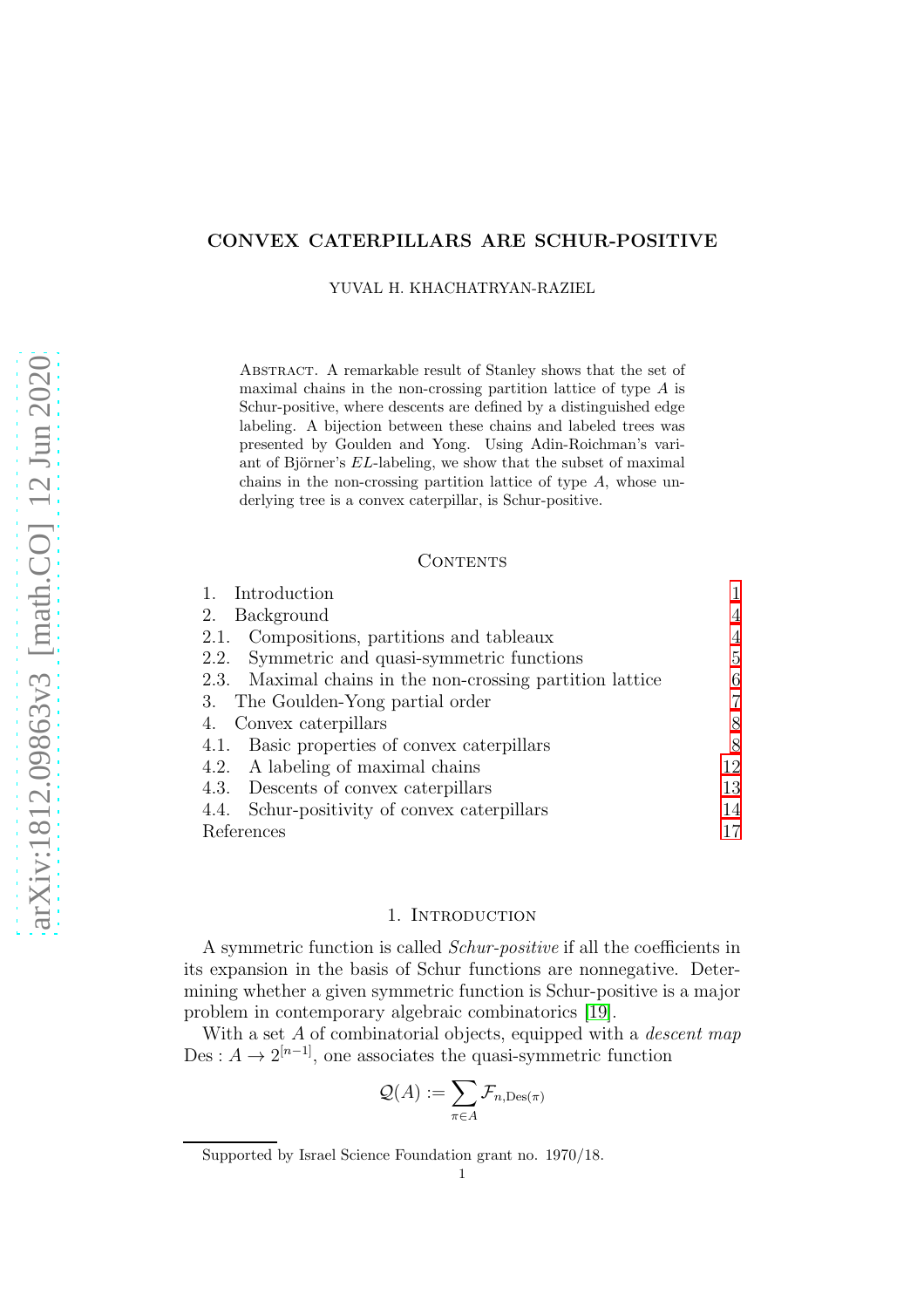where  $\mathcal{F}_{n,D}$  (for  $D \subseteq [n-1]$ ) are Gessel's fundamental quasi-symmetric functions; see Subsection [2.2](#page-4-0) for more details. The following problem is long-standing.

**Problem 1.1.** Given a set A, equipped with a descent map, is  $Q(A)$ symmetric? In case of an affirmative answer, is it Schur-positive?

Of special interest are Schur-positive sets of maximal chains. Maximal chains in a labeled poset  $P$  are equipped with a natural descent map. A well-known conjecture of Stanley [\[16,](#page-16-2) III, Ch. 21] implies that all examples of Schur-positive labeled posets in this sense correspond to intervals in the Young lattice.

Another way to equip the set of maximal chains with a descent map is using a labeling of the edges in the Hasse diagram. A classical example of a Schur-positive set of this type, the set of all maximal chains in the non-crossing partition lattice of type  $A$ , was given by Stanley [\[17\]](#page-16-3). An EL edge-labeling of this poset was presented in an earlier work of Björner [\[3\]](#page-16-4); see also  $[4, 12, 1]$  $[4, 12, 1]$  $[4, 12, 1]$ .

The goal of this paper is to present an interesting set of maximal chains in the non-crossing partition lattice  $NC_n$  (equivalently: a set of edge-labeled trees) which is Schur-positive. We will use a variant of Björner's  $EL$ -labeling, presented in [\[1\]](#page-16-7).

It is well known that maximal chains in the non-crossing partition lattice may be interpreted as factorizations of the *n*-cycle  $(1, 2, \ldots, n)$ into a product of  $n-1$  transpositions.

**Definition 1.2.** A factorization  $t_1 \cdots t_{n-1}$  of the n-cycle  $(1, 2, \ldots, n)$ as a product of transpositions is called linearly ordered if, for every  $1 \leq i \leq n-2$ ,  $t_i$  and  $t_{i+1}$  have a common letter.

This definition is motivated by Theorem [4.1](#page-8-0) below. Denote the set of linearly ordered factorizations of  $(1, 2, \ldots, n)$  by  $U_n$ .

**Proposition 1.3.** For every  $n \geq 1$ , the number of linearly ordered factorizations of the n-cycle  $(1, 2, \ldots, n)$  is

$$
|U_n|=n2^{n-3}.
$$

Our main result is

<span id="page-1-0"></span>Theorem 1.4. The set of linearly ordered factorizations of the n-cycle  $(1, 2, \ldots, n)$  satisfies

$$
\mathcal{Q}(U_n) = \sum_{k=0}^{n-1} (k+1) s_{(n-k,1^k)},
$$

where the descent set of any  $u \in U_n$  is defined by the edge labeling of [\[1\]](#page-16-7). In particular,  $U_n$  is Schur-Positive.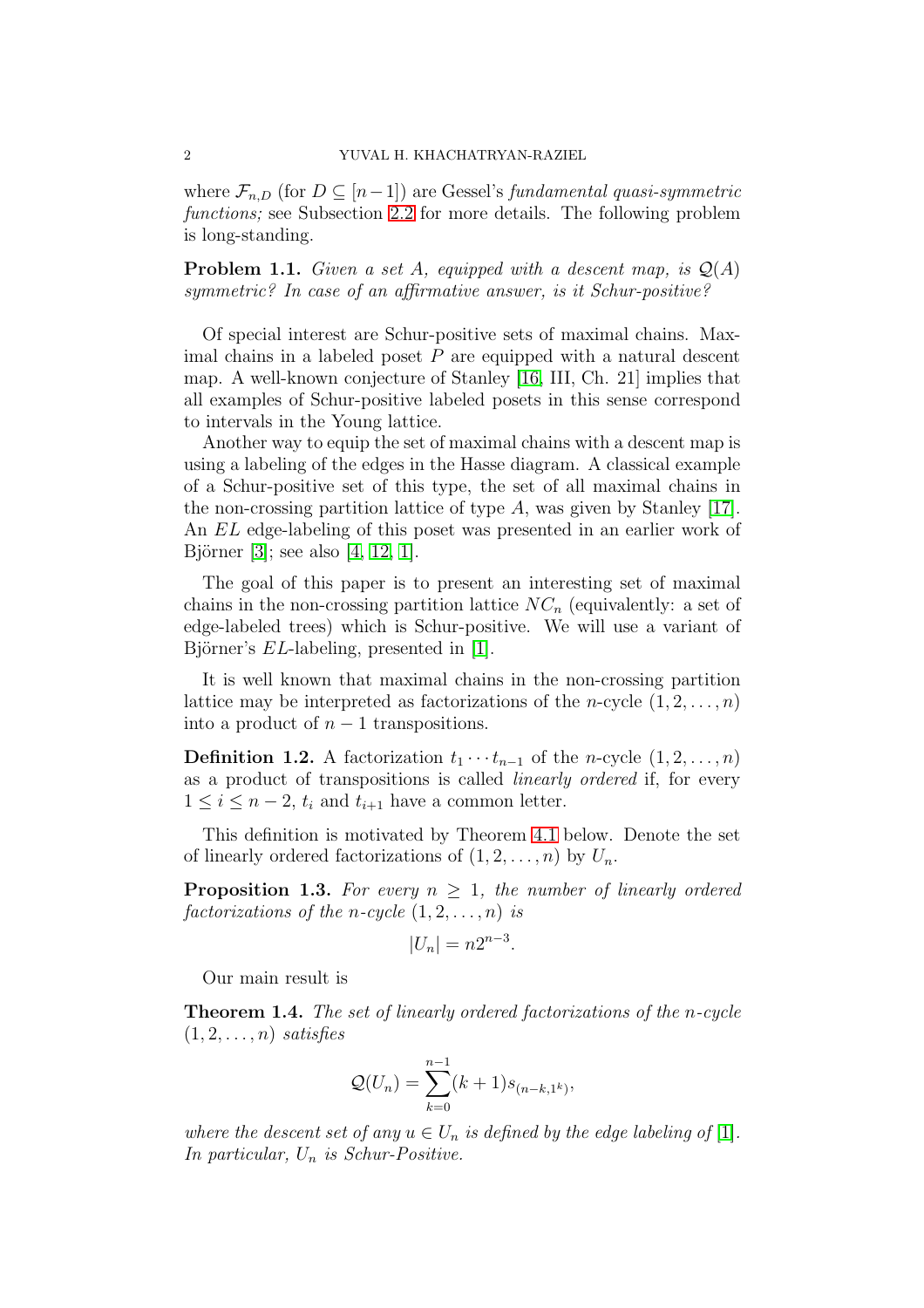It should be noted that Theorem [1.4](#page-1-0) does not follow from Stanley's proof of the Schur-positivity of the set of all maximal chains in  $NC_n$ . In fact, Stanley's action on maximal chains does not preserve linearly ordered chains.

We prove Theorem [1.4,](#page-1-0) by translating it into the language of geometric trees called convex caterpillars.

**Definition 1.5.** A tree is called a *caterpillar* if the subgraph obtained by removing all its leaves is a path. This path is called the spine of the caterpillar.

**Definition 1.6.** A *convex caterpillar* of order n is a caterpillar drawn in the plane such that

- (a) the vertices are in convex position (say, the vertices of a regular polygon) and labeled  $1, \ldots, n$  clockwise;
- (b) the edges are drawn as non-crossing straight line segments; and
- (c) the spine forms a cyclic interval  $(a, a+1), (a+1, a+2), \ldots, (b-1)$  $1, b)$  in  $[n]$ .

Denote by  $C_t$  the set of convex caterpillars of order n.

**Example [1](#page-2-0).7.** Figure 1 shows a convex caterpillar  $c \in C_t$ , with spine consisting of the edges  $(8, 1)$  and  $(1, 2)$ , forming a cyclic interval.



<span id="page-2-0"></span>FIGURE 1. A convex caterpillar and its spine

Goulden and Yong [\[7\]](#page-16-8) introduced a mapping from factorizations of  $(1, 2, \ldots, n)$  to non-crossing geometric trees. This mapping is not injective: in order to recover the factorization from the tree, one has to choose a linear extension of a certain partial order on the edges, which we call the Goulden-Yong partial order; see Definition [3.2](#page-7-2) below.

In a previous work [\[9\]](#page-16-9) we proved that the Goulden-Yong order is linear if and only if the geometric tree is a convex caterpillar; see Theorem [4.1](#page-8-0) below. It follows that the Goulden-Yong map, restricted to the set  $U_n$  of linearly ordered factorizations, is a bijection onto the set  $C_t$  of convex caterpillars of order n.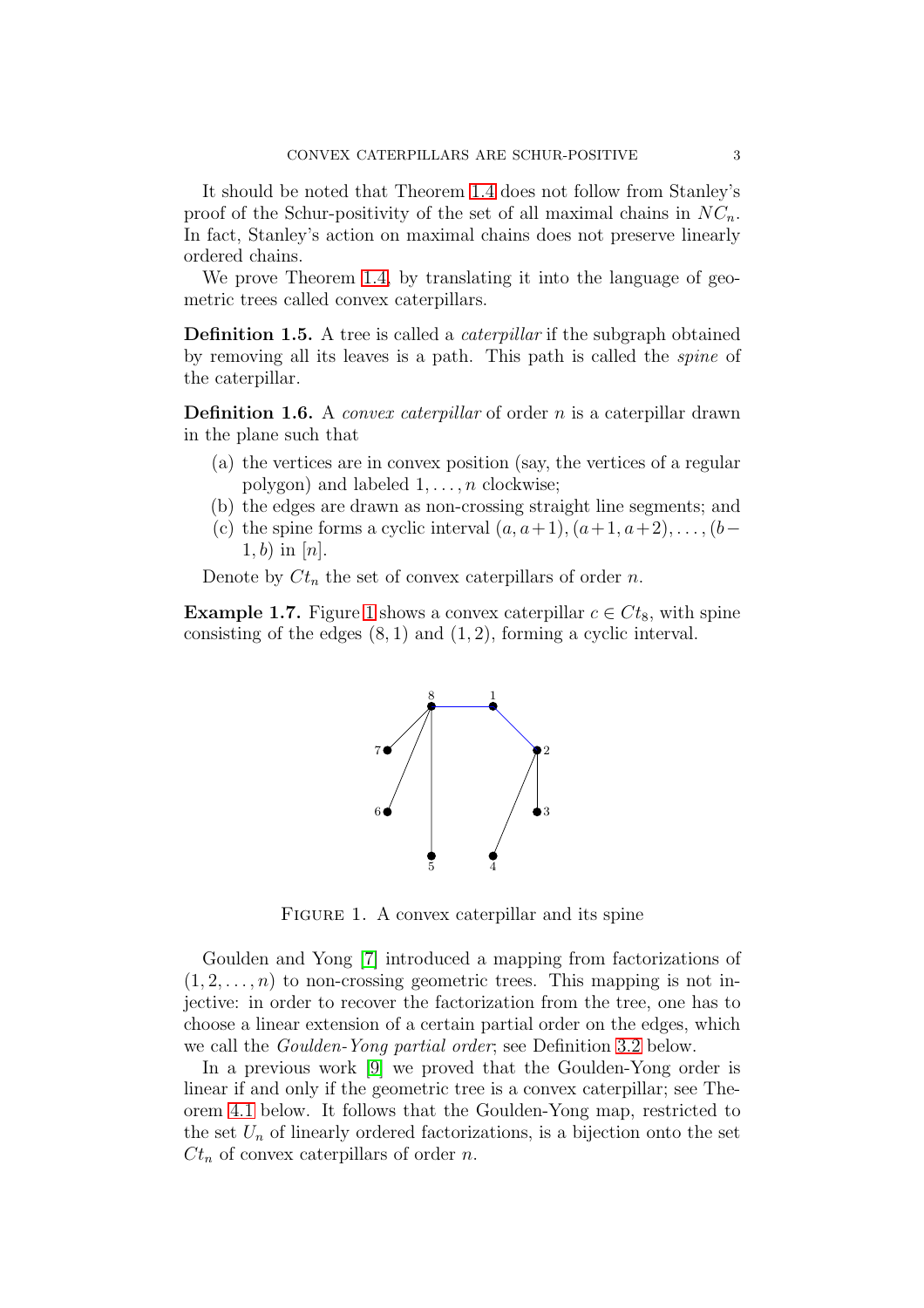<span id="page-3-2"></span>Definition 1.8. The *descent set* of a linearly ordered factorization  $u = (t_1, \ldots, t_{n-1}) \in U_n$  is

$$
Des(u) := \{ i \in [n-2] : t_i = (b, c) \text{ and } t_{i+1} = (b, a) \text{ with } c > a \}.
$$

**Example 1.9.** The convex caterpillar  $c \in C t_8$ , drawn in Figure [1,](#page-2-0) corresponds to the linearly ordered word

 $u = ((7, 8), (6, 8), (5, 8), (1, 8), (1, 2), (2, 4), (2, 3)) \in U_8,$ 

for which  $Des(u) = \{1, 2, 3, 4, 6\}.$ 

In [\[1\]](#page-16-7), the authors define a map  $\phi$  from the set denoted here  $U_n$  to the symmetric group  $\mathfrak{S}_{n-1}$ ; for a detailed description see Subsection [4.2](#page-11-0) below. The map  $\phi$  is an EL-labeling of the non-crossing partition lattice. This property, relations to Björner's EL-labeling and other positivity phenomena will be discussed in another paper.

It turns out that our Definition [1.8](#page-3-2) above fits nicely with this map.

**Lemma 1.10.** For any  $u \in U_n$ ,

$$
Des(\phi(u)) = Des(u).
$$

See Proposition [4.13](#page-12-1) below. We further show that the number of caterpillars with a given descent set depends only on the cardinality of the descent set.

**Lemma 1.11.** For every subset  $J \subseteq [n-2]$ ,

$$
|\{c \in Ct_n : Des(c) = J\}| = |J| + 1.
$$

<span id="page-3-0"></span>These two key lemmas are used to prove Theorem [1.4.](#page-1-0)

### 2. Background

In this section we provide the necessary definitions and historical background to explain the main results. More information can be found in the references.

# <span id="page-3-1"></span>2.1. Compositions, partitions and tableaux.

**Definition 2.1.** A weak composition of n is a sequence  $\alpha = (\alpha_1, \alpha_2, \dots)$ of non-negative integers such that  $\sum_{k=1}^{\infty} \alpha_k = n$ .

**Definition 2.2.** A *partition* of  $n$  is a weakly decreasing sequence of non-negative integers  $\lambda = (\lambda_1, \lambda_2, \dots)$  such that  $\sum_{k=1}^{\infty} \lambda_k = n$ . We denote  $\lambda \vdash n$ .

**Definition 2.3.** The length of a partition  $\lambda = (\lambda_1, \lambda_2, \dots)$  is the number of non-zero parts  $\lambda_i$ .

For a skew shape  $\lambda/\mu$ , let  $SYT(\lambda/\mu)$  be the set of standard Young tableaux of shape  $\lambda/\mu$ . We use the English convention, according to which row indices increase from top to bottom (see, e.g.,  $[14, Ch. 2.5]$ ).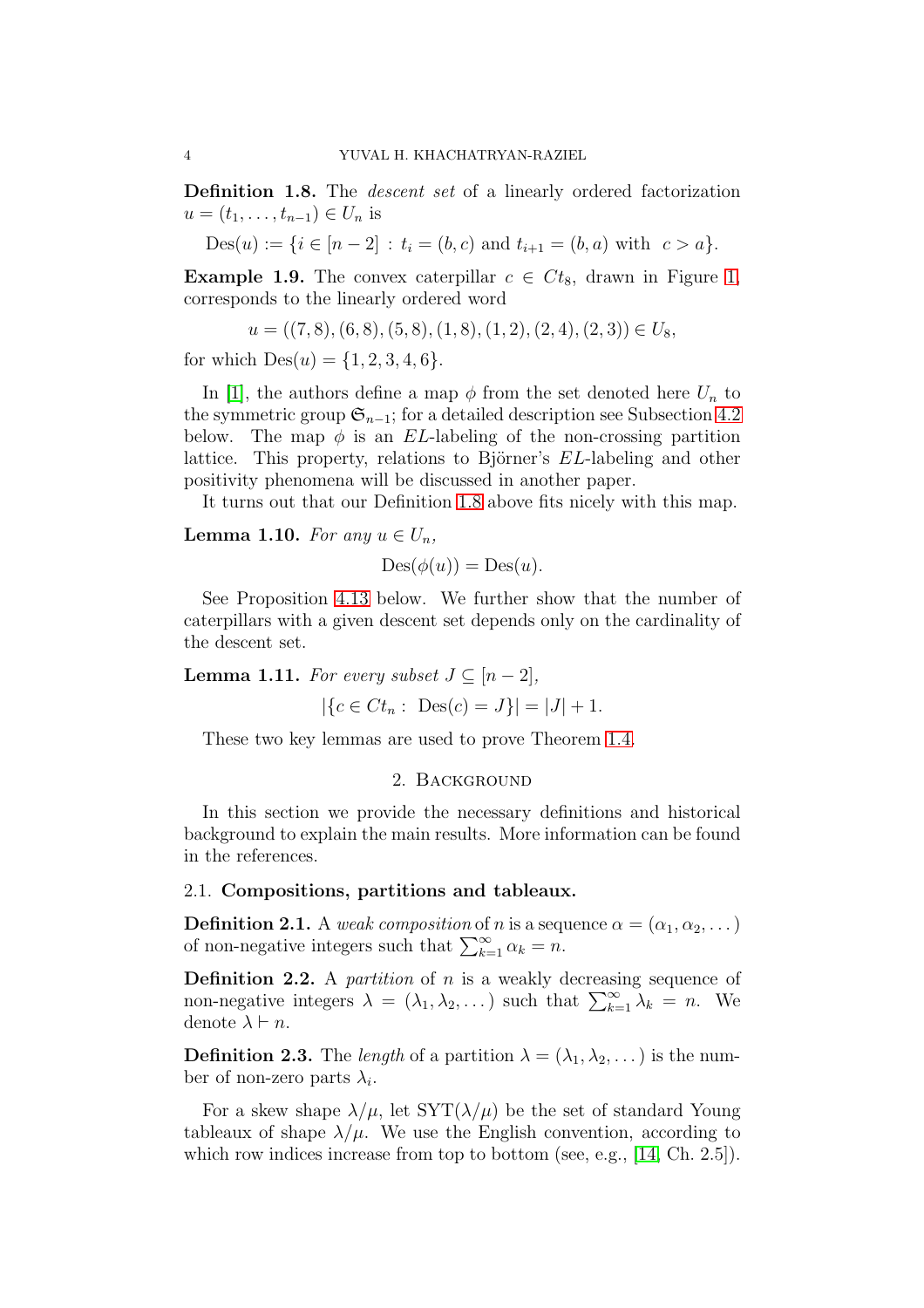The *height* of a standard Young tableau  $T$  is the number of rows in  $T$ . The descent set of T is

 $Des(T) := \{i : i + 1$  appears in a lower row of T than i.

<span id="page-4-0"></span>2.2. Symmetric and quasi-symmetric functions. Let  $x := (x_1, x_2, \ldots)$ be an infinite sequence of commuting indeterminates. Symmetric and quasi-symmetric functions in x can be defined over various (commutative) rings of coefficients, including the ring of integers; for simplicity we define it over the field Q of rational numbers.

**Definition 2.4.** A symmetric function in the variables  $x_1, x_2, \ldots$  is a formal power series  $f(\mathbf{x}) \in \mathbb{Q}[[\mathbf{x}]]$ , of bounded degree, such that for any three sequences (of the same length  $k$ ) of positive integers,  $(a_1, \ldots, a_k), (i_1, \ldots, i_k)$  and  $(j_1, \ldots, j_k)$ , the coefficients of  $x_{i_1}^{a_1}$  $\overline{\begin{smallmatrix} a_1 & \ldots & a_k \ i_1 & \cdots & x_{i_k} \end{smallmatrix}}$  $i_k$ and of  $x_{i_1}^{a_1}$  $\frac{a_1}{j_1} \cdots x_{j_k}^{a_k}$  $_{j_k}^{a_k}$  in f are the same:

$$
[x_{i_1}^{a_1} \cdots x_{i_k}^{a_k}]f = [x_{j_1}^{a_1} \cdots x_{j_k}^{a_k}]f.
$$

Schur functions, indexed by partitions of  $n$ , form a distinguished basis for  $\Lambda^n$ , the vector space of symmetric functions which are homogeneous of degree  $n$ ; see, e.g., [\[18,](#page-16-11) Corollary 7.10.6]. A symmetric function in  $\Lambda^n$  is *Schur-positive* if all the coefficients in its expansion in the basis  $\{s_\lambda : \lambda \vdash n\}$  of Schur functions are non-negative.

The following definition of a quasi-symmetric function can be found in [\[18,](#page-16-11) 7.19].

**Definition 2.5.** A *quasi-symmetric function* in the variables  $x_1, x_2, \ldots$ is a formal power series  $f(\mathbf{x}) \in \mathbb{Q}[[\mathbf{x}]]$ , of bounded degree, such that for any three sequences (of the same length  $k$ ) of positive integers,  $(a_1, \ldots, a_k), (i_1, \ldots, i_k)$  and  $(j_1, \ldots, j_k)$ , where the last two are *increasing*, the coefficients of  $x_{i_1}^{a_1}$  $\frac{a_1}{i_1} \cdots x_{i_k}^{a_k}$  $a_k$  and of  $x_{j_1}^{a_1}$  $\frac{a_1}{j_1} \cdots x_{j_k}^{a_k}$  $_{j_k}^{a_k}$  in f are the same:

$$
[x_{i_1}^{a_1} \cdots x_{i_k}^{a_k}]f = [x_{j_1}^{a_1} \cdots x_{j_k}^{a_k}]f
$$

whenever  $i_1 < \ldots < i_k$  and  $j_1 < \ldots < j_k$ .

Clearly, every symmetric function is quasi-symmetric, but not conversely:  $\sum_{i < j} x_i^2 x_j$ , for example, is quasi-symmetric but not symmetric.

For each subset  $D \subseteq [n-1]$  define the fundamental quasi-symmetric function

$$
\mathcal{F}_{n,D}(\mathbf{x}) := \sum_{\substack{i_1 \leq i_2 \leq \dots \leq i_n \\ i_j < i_{j+1} \text{ if } j \in D}} x_{i_1} x_{i_2} \cdots x_{i_n}.
$$

Let  $\beta$  be a set of combinatorial objects, equipped with a *descent*  $map \, \text{Des} : \mathcal{B} \to 2^{[n-1]}$  which associates to each element  $b \in \mathcal{B}$  a subset  $Des(b) \subseteq [n-1]$ . Define the quasi-symmetric function

$$
\mathcal{Q}(\mathcal{B}):=\sum_{b\in\mathcal{B}}\mathcal{F}_{n,\textup{Des}(b)}.
$$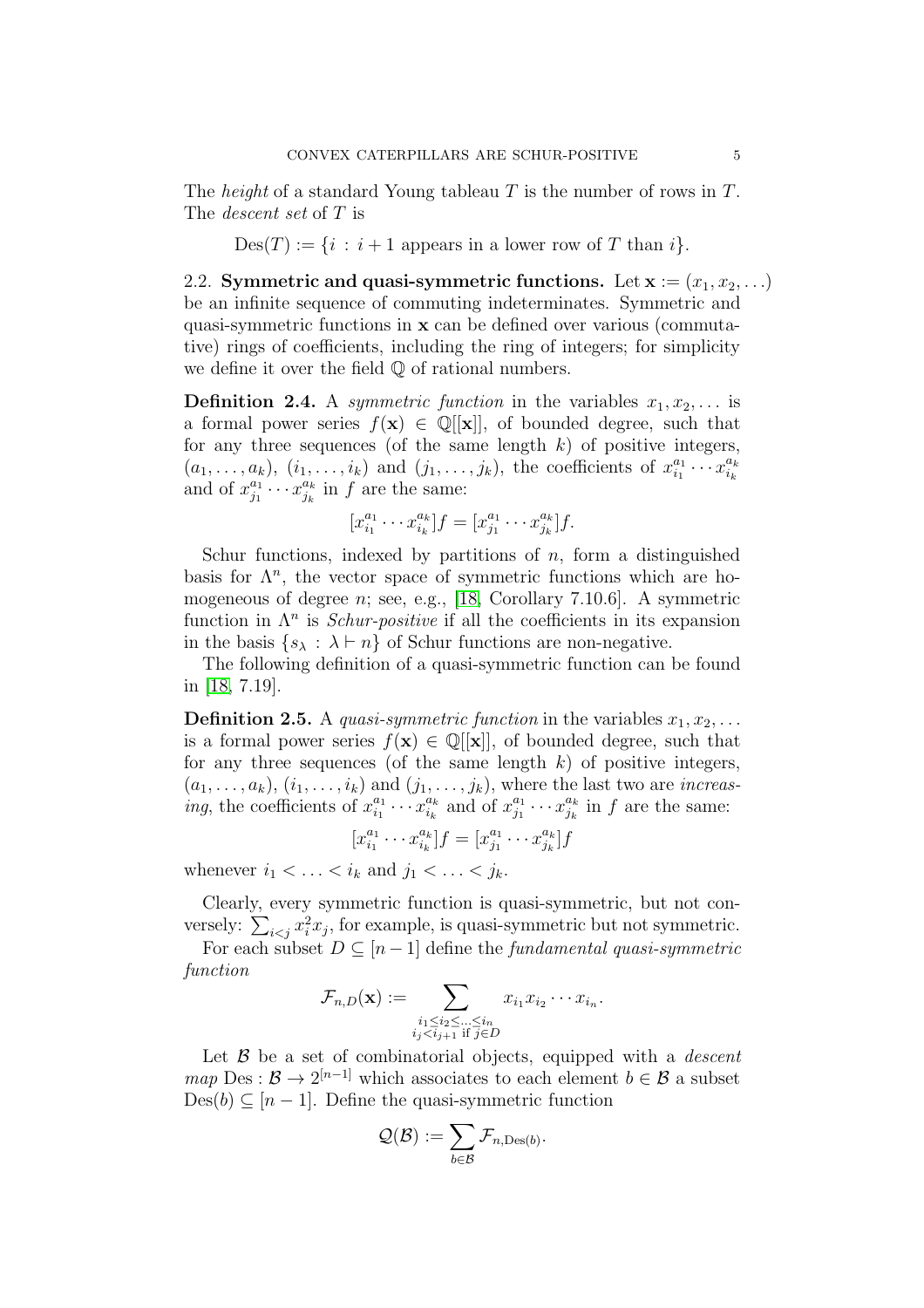With some abuse of terminology, we say that  $\beta$  is Schur-positive when  $\mathcal{Q}(\mathcal{B})$  is.

The following key theorem is due to Gessel.

<span id="page-5-1"></span>**Theorem 2.6.** [\[18,](#page-16-11) Theorem 7.19.7] For every shape  $\lambda \vdash n$ ,

$$
\mathcal{Q}(\text{SYT}(\lambda)) = s_{\lambda}.
$$

**Corollary 2.7.** A set B, equipped with a descent map Des :  $\beta \rightarrow$  $2^{[n-1]}$ , is Schur-positive if and only if there exist nonnegative integers  $(m_{\lambda,\mathcal{B}})_{\lambda\vdash n}$  such that

(2.1) 
$$
\sum_{b \in \mathcal{B}} \mathbf{x}^{\text{Des}(b)} = \sum_{\lambda \vdash n} m_{\lambda, \mathcal{B}} \sum_{T \in \text{SYT}(\lambda)} \mathbf{x}^{\text{Des}(T)}.
$$

There is a dictionary relating symmetric functions to characters of the symmetric group  $\mathfrak{S}_n$ . The irreducible characters of  $\mathfrak{S}_n$  are indexed by partitions  $\lambda \vdash n$  and denoted  $\chi^{\lambda}$ . The Frobenius characteristic map ch from class functions on  $\mathfrak{S}_n$  to symmetric functions is defined by  $ch(\chi^{\lambda}) = s_{\lambda}$ , and extended by linearity. Theorem [2.6](#page-5-1) may then be restated as follows:

$$
ch(\chi^{\lambda}) = \sum_{T \in SYT(\lambda)} \mathcal{F}_{n, Des(T)}.
$$

<span id="page-5-0"></span>2.3. Maximal chains in the non-crossing partition lattice. The systematic study of noncrossing partitions began with Kreweras [\[10\]](#page-16-12) and Poupard [\[13\]](#page-16-13). Surveys of results and connections with various areas of mathematics can be found in [\[15\]](#page-16-14) and [\[2\]](#page-16-15).

A noncrossing partition of the set [n] is a partition  $\pi$  of [n] into nonempty blocks with the following property: for every  $a < b < c < d$ in [n], if some block B of  $\pi$  contains a and c and some block B' of  $\pi$ contains b and d, then  $B = B'$ . Let  $NC_n$  be the set of all noncrossing partitions of [n]. Define a partial order on  $NC_n$ , by refinement:  $\pi \leq \sigma$ if every block of  $\pi$  is contained in a block of  $\sigma$ . This turns  $NC_n$  into a graded lattice.

An *edge labeling* of a poset  $P$  is function from the edges of the Hasse diagram of  $P$  to the set of integers. Several different edge labelings of  $NC_n$  were defined and studied by Björner [\[3\]](#page-16-4), Stanley [\[17\]](#page-16-3), and Adin and Roichman [\[1\]](#page-16-7). Let  $\Lambda$  be an edge labeling of  $NC_{n+1}$ , and let  $F_{n+1}$  be the set of maximal chains in  $NC_{n+1}$ . For each maximal chain  $\mathfrak{m} : \pi_0 < \pi_1 < \cdots < \pi_n$  define

$$
\Lambda^*(\mathfrak{m}) := (\Lambda(\pi_0, \pi_1), \dots, \Lambda(\pi_{n-1}, \pi_n)) \in \mathbb{N}^n,
$$

with a corresponding *descent set* 

$$
Des(\mathfrak{m}) := \{ i \in [n-1] : \Lambda(\pi_{i-1}, \pi_i) > \Lambda(\pi_i, \pi_{i+1}) \}.
$$

The noncrossing partition lattice is is intimately related to cycle factorizations. The *n*-cycle  $(1, 2, \ldots, n)$  can be written as a product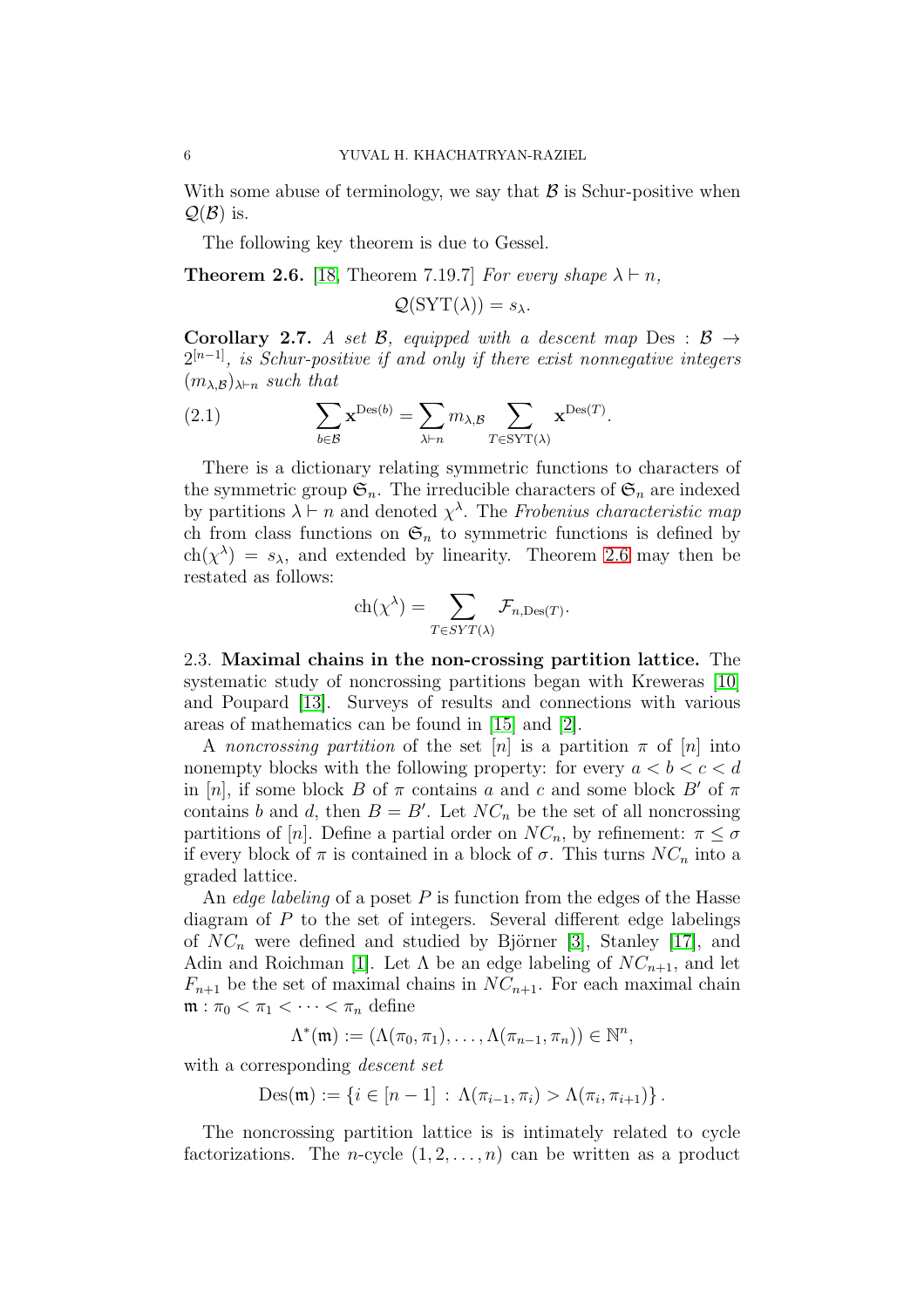of  $n-1$  transpositions. There is a well known bijection between such factorizations and the maximal chains in  $NC_{n+1}$ ; see, for example, [\[11,](#page-16-16) Lemma 4.3]. A classical result of Hurwitz states that the number of such factorizations is  $n^{n-2}$  [\[8,](#page-16-17) [20\]](#page-16-18), thus equal to the number of labeled trees of order n. In the next section we will describe a connection between maximal chains and geometric trees.

# 3. The Goulden-Yong partial order

<span id="page-6-0"></span>With each sequence of  $n-1$  different transpositions  $w = (t_1, \ldots, t_{n-1}),$ associate a geometric graph  $G(w)$  as follows. The vertex set is the set of vertices of a regular *n*-gon, labeled clockwise  $1, 2, \ldots, n$ . The edges correspond to the given transpositions  $t_1, \ldots, t_{n-1}$ , where the edge corresponding to a transposition  $t_k = (i, j)$  is the line segment connecting vertices i and j. See Figure [2](#page-6-1) for the geometric graph  $G(w)$  corresponding to  $w = ((1, 4), (4, 6), (4, 5), (1, 2), (2, 3)).$ 



<span id="page-6-1"></span>FIGURE 2.  $G(w)$  for  $w = ((1, 4), (4, 6), (4, 5), (1, 2), (2, 3))$ 

Let  $F_n$  be the set of all factorizations of the *n*-cycle  $(1, 2, \ldots, n)$  into a product of  $n-1$  transpositions. Write each element of  $F_n$  as a sequence  $(t_1, \ldots, t_{n-1})$ , where  $t_1 \cdots t_{n-1} = (1, 2, \ldots, n)$ . The following theorem of Goulden and Yong gives necessary and sufficient conditions for a sequence of  $n-1$  transpositions to belongs to  $F_n$ .

<span id="page-6-2"></span>**Theorem 3.1.** [\[7,](#page-16-8) Theorem 2.2] A sequence of transpositions  $w =$  $(t_1, \ldots, t_{n-1})$  belongs to  $F_n$  if and only if the following three conditions hold:

- $(1)$   $G(w)$  is a tree.
- $(2)$   $G(w)$  is non-crossing, namely: two edges may intersect only in common vertex.
- (3) Cyclically decreasing neighbors: For every  $1 \leq i < j \leq n-1$ , if  $t_i = (a, c)$  and  $t_j = (a, b)$  then  $c >_a b$ . Here  $\lt_a$  is the linear order  $a <_a a + 1 <_a \cdots <_a a - 1$ .

For example, the graph in Figure [2](#page-6-1) corresponds to a sequence  $w \in F_6$ , and indeed satisfies the conditions of Theorem [3.1.](#page-6-2)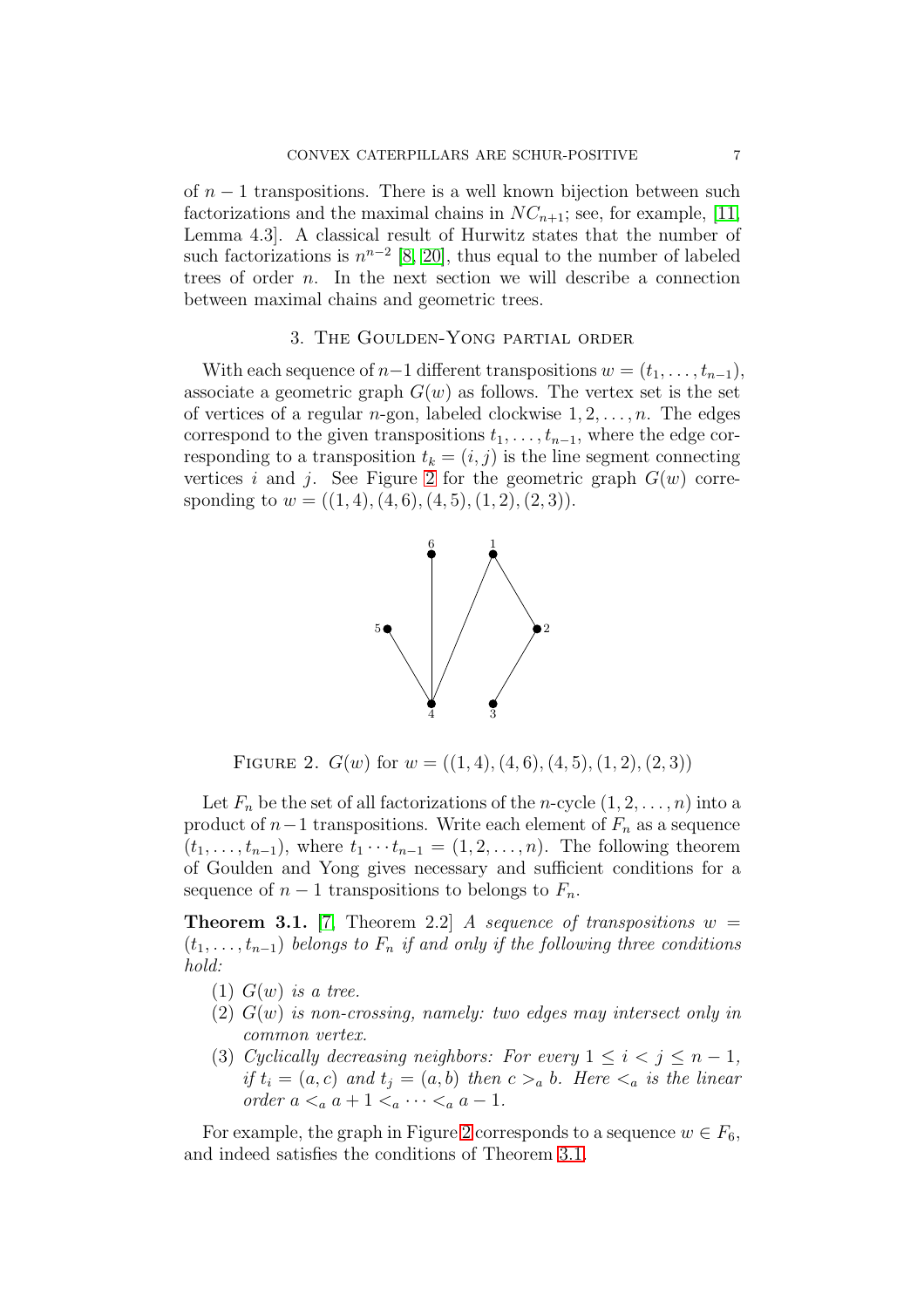Note that a sequence  $w = (t_1, \ldots, t_{n-1}) \in F_n$  carries more information than its Goulden-Yong tree  $G(w)$ : it actually defines a *linear order* on the edges, with the edge corresponding to  $t_i$  preceding the edge corresponding to  $t_j$  whenever  $i < j$ . How much of that information can be retrieved from the tree?

<span id="page-7-2"></span>**Definition 3.2.** Let  $T$  be a non-crossing geometric tree (namely, satisfying conditions 1 and 2 of Theorem [3.1\)](#page-6-2) on the set of vertices of a regular n-gon, labeled clockwise  $1, 2, \ldots, n$ . Define a relation  $\leq_T$  on the set of edges of T as follows:  $(a, b) \leq_T (c, d)$  if there exists a sequence of edges  $(a, b) = t_0, \ldots, t_k = (c, d)$   $(k \ge 0)$  such that for every  $0 \leq i \leq k-1$ ,  $t_i = (x, z)$  and  $t_{i+1} = (x, y)$  have a common vertex x and  $z >_x y$  as in condition 3 of Theorem [3.1.](#page-6-2)

<span id="page-7-3"></span>**Lemma 3.3.**  $\leq_T$  is a partial order on the set of edges of T.

We use the following well-known fact to prove the statement.

<span id="page-7-4"></span>**Fact 3.4.** Let R be an anti-symmetric relation on a set S such that for every  $x, y \in S$  there is at most one finite sequence  $x = a_0, \ldots, a_n = y$ such that  $a_{i-1}Ra_i$  for every  $1 \leq i \leq n$ . Then the transitive closure  $\tilde{R}$ of  $R$  is anti-symmetric.

*Proof of Lemma [3.3.](#page-7-3)* Every finite sequence of edges in  $T$ , with the property that every two consecutive edges e and f we have  $e \prec_T f$ , must form a path. Now, between every two edges there is exactly one path, hence at most one sequence as above. Hence by Lemma [3.4](#page-7-4)  $\leq_T$ is anti-symmetric. It is clearly anti-reflexive, hence a strong order on the edges of  $T$ .

We call  $\leq_T$  the *Goulden-Yong partial order* corresponding to T.

**Observation 3.5.** For every factorization  $w = (t_1, \ldots, t_n) \in F_n$ , the order  $t_1 < t_2 < \ldots < t_n$  is a linear extension of the Goulden-Yong order  $\lt_{G(w)}$ .

**Example 3.6.** In Figure [2,](#page-6-1) the tree  $T = G(w)$  yields the partial order satisfying  $(1, 4) <_T (4, 6) <_T (4, 5)$  and  $(1, 4) <_T (1, 2) <_T (2, 3)$ . It is not a linear order. The order  $(1, 4) < (4, 6) < (4, 5) < (1, 2), (2, 3)$  is a linear extension of it.

# 4. Convex caterpillars

<span id="page-7-0"></span>In this section we prove Theorem [1.4](#page-1-0) using the properties of convex caterpillars.

<span id="page-7-1"></span>4.1. Basic properties of convex caterpillars. Let us use the following conventions. All arithmetical operations on the elements of  $[n]$  will be done modulo n. [a, b] will denote the cyclic interval  $\{a, a+1, \ldots, b\}$ . Using this notation, for edges  $(a, b)$ ,  $(a, c)$  of a geometric non-crossing tree T, we have  $(a\ c) <_T (a\ b)$  if and only if  $b \in [a, c]$ .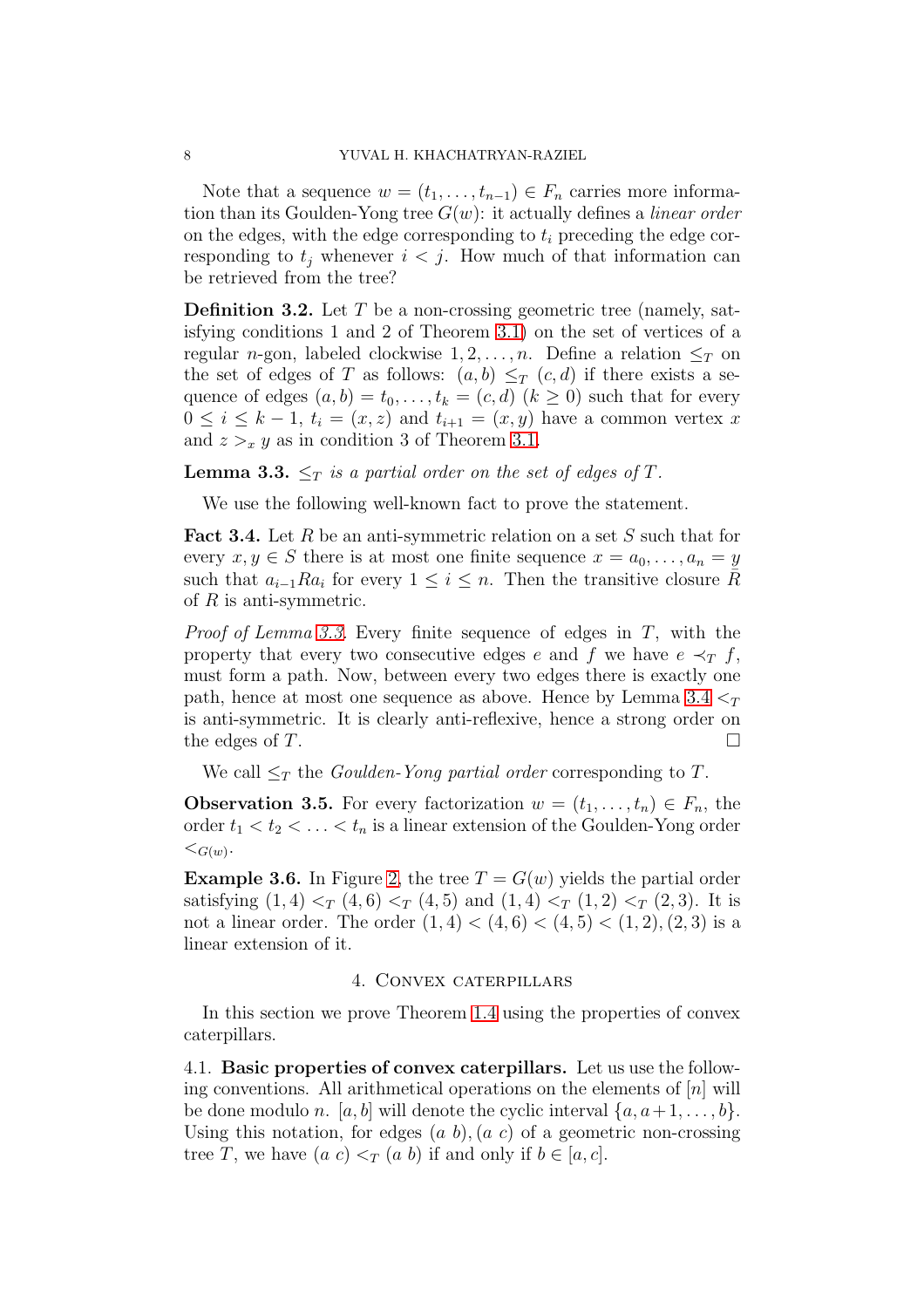The following result was proved in [\[9\]](#page-16-9). We provide a somewhat different proof, the details of which will be used later.

<span id="page-8-0"></span>Theorem 4.1. [\[9,](#page-16-9) Theorem 3.2] The Goulden-Yong order on the edge set of a non-crossing geometric tree  $T$  is linear (total) if and only if  $T$ is a convex caterpillar.

The following observation follows from the fact that a linear extension of a Goulden-Yong order  $\leq_T$  on the edges of geometric non-crossing tree T corresponds to a factorization of the cycle  $(1 \dots n)$  into  $n-1$ transpositions.

<span id="page-8-2"></span>**Observation 4.2.** If T is a geometric non-crossing tree and  $\leq_T$  is linear, then every two consecutive edges, viewed as transpositions in  $\mathfrak{S}_n$ , do not commute and therefore have a common vertex.

The following lemma gives sufficient conditions for  $\leq_T$  not to be linear.

<span id="page-8-1"></span>**Lemma 4.3.** Let  $T$  be a non-crossing geometric tree. In each of the following cases, the order  $\leq_T$  is not linear.

- (1) There are edges  $(a\;b),(c\;d),(e\;f)\;of\;T$  such that  $(a\;b)\leq_T$ (c d), (e f) and  $c, d \in [a, b-1]$  and  $e, f \in [b, a-1]$ .
- (2) T has edges  $(a\ b), (c\ d), (e\ f)$  such that  $(c\ d), (e\ f) < (a\ b)$  and  $c, d \in [b+1, a]$  and  $e, f \in [a+1, b]$ .

Proof. We prove the first case, second one being similar by reversing directions. Suppose that  $\leq_T$  is linear and the first case holds. Note that for every  $v \in [a+1, b-1]$  the edge  $(v, b)$  is smaller than  $(a, b)$  in  $\leq_T$ because of counterclockwise relation of the edges, and the same is true for any edge  $(a \, v)$  with  $v \in [b+1 \, a-1]$ . Combining with non-crossing property of T we find that any edge that is larger than  $(a, b)$  has either end-points in  $[a, b-1]$  or  $[b, a-1]$ . Since it has both, there must be adjacent edges with endpoints in  $[a, b-1]$  and  $[b, a-1]$ . However they are disjoint, hence commute, contradicting the fact that  $\leq_T$  is linear  $\Box$ order.  $\Box$ 

We are ready to prove Theorem [4.1.](#page-8-0)

*Proof of Theorem [4.1.](#page-8-0)* If T is a convex caterpillar. If the spine of T is empty, then  $T$  is a star, hence every two edges are comparable because they have a common vertex. Otherwise, let  $(a a+1)$ ,  $(a+1 a+2)$ ...,  $(b 2 (b-1)$ ,  $(b-1 b)$  be the spine of T. For every two edges  $(k l)$  and  $(k m)$ that share a common vertex k,  $(k \, l) \leq_T (k \, m)$  if  $m \in [k, l]$  where  $[k \, l]$ denotes the cyclic interval  $\{k, k+1, \ldots, l\}$  where  $l-k$  and  $m-k$  have values between 1 and  $n-1$ . Note that it is simply restatement of the fact that neighbors of  $k$  are ordered counterclockwise. Hence, every two edges in the spine are comparable with  $(a\ a+1) <_T (a+1\ a+2) \cdots <_T T$  $(b-1\;b)$ . It also implies that if  $(k\;k+1)$  is an edge in the spine, then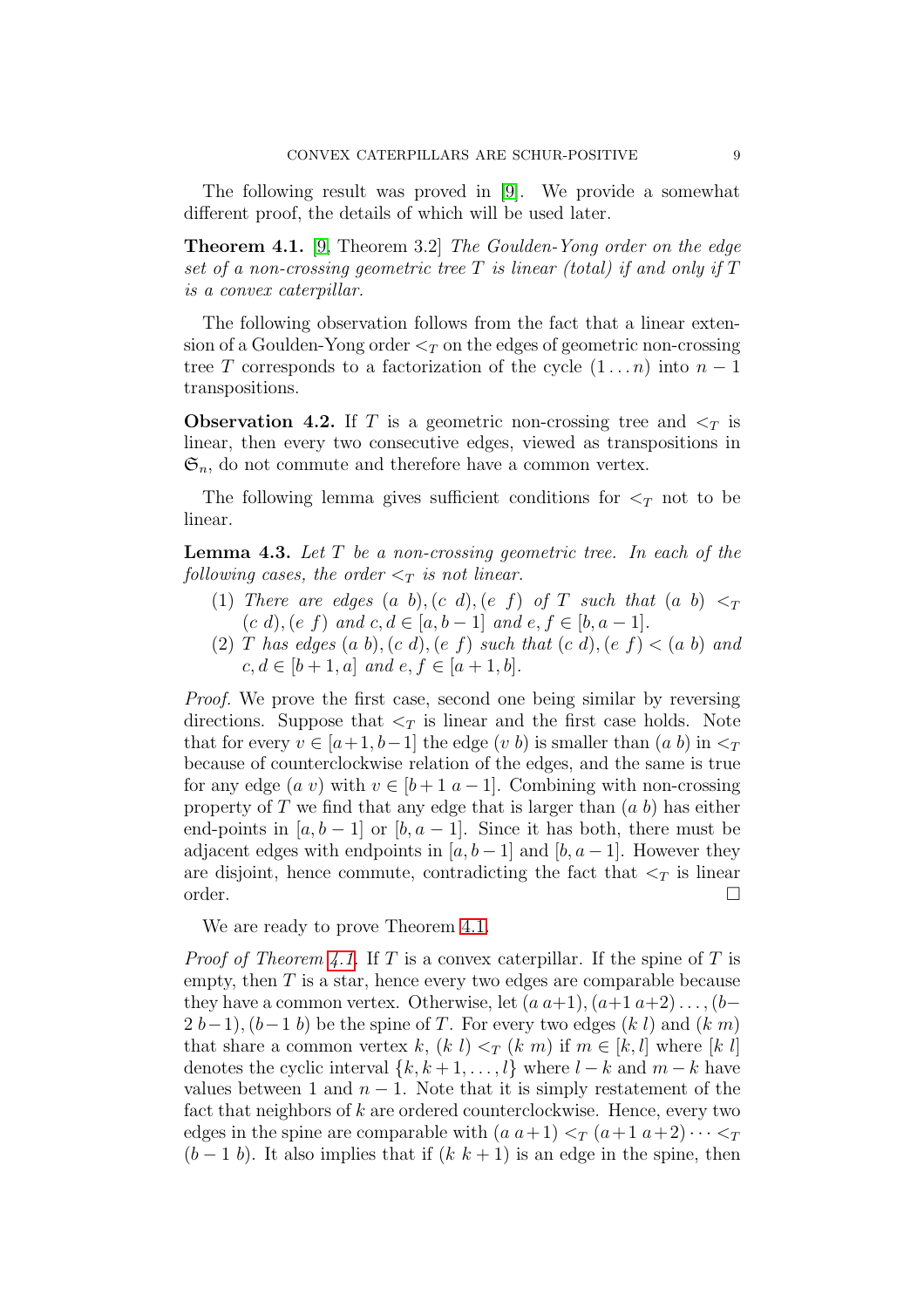for every edge (k l) that has k as an end point, (k l)  $\leq_T (k \; k+1)$ and for every edge  $(k + 1, m)$  that has  $k + 1$  as an endpoint we have  $(k k + 1) <_{T} (k + 1 m)$ . It follows that if k and m are endpoints of edges in the spine with  $(k k+1)$ ,  $(k+1 k+2)$ ..., $(m-1 m)$ , then for every edge  $(k \, j)$  connected to k and every edge  $(m \, l)$  connected to m we have  $(k \, j) \leq_T (k \, k + 1) \leq_T \ldots (m - 1 \, m) \cdots \leq_T (m \, l)$ , hence every two edges that do not have common vertex are also comparable.

To prove the converse statement, assume that  $\leq_T$  has unique linear extension. Then  $\leq_T$  is linear and we can sort the edges  $(a_1, b_1), \ldots, (a_{n-1}, b_{n-1}),$ and since every linear extension of  $\leq_T$  corresponds to decomposition of the cycle  $(1 \ldots n)$  into transpositions, we can view each edge as transposition. Next, note that since  $\leq_T$  is linear, every two adjacent edges can not commute as transpositions, hence share a common vertex. Now, note that the first edge must be of form  $(i i + 1)$  for some i. Assume that it  $t_1 = (i \, j)$  where the length cyclic interval  $[ij]$  is larger than 1 and smaller than  $n-1$ . Since T is a tree, there must exist a vertex k in the cyclic interval  $[i+1j-1]$  and a vertex m in the cyclic interval  $[j + 1i - 1]$  connected to either i or j. Note that since every two consequent edges in  $\leq_T$  must have a common vertex,  $t_2$  must be connected to either  $i$  or  $j$ . Assume without loss of generality that  $t_2 = (jk)$  for some  $k \in [j+1, i-1]$ . But every two consecutive edges in  $\leq_T$  must have a common vertex, and every vertex adjacent to  $t_2$  must have vertices in the interval  $[j \ i-1]$  because of the non-crossing property of  $\leq_T$ . However, this implies that the first edge in in the interval  $[i \, j-1]$  has no common vertex with the edge preceding it, which means that they commute as transpositions which contradicts the fact that  $\langle \nabla \rangle$  is linear.

Now i must be a leaf. For if we have an edge  $(j i)$ ,  $(i j)  $\tau$   $(i i+1)$ ,$ contradicting the fact that  $\langle \tau \rangle$  is the first edge in  $\langle \tau \rangle$ . m edges in  $\langle \tau \rangle$ the following hold:

- (1) The end points of the first m edges in  $\leq_T$  form a cyclic interval  $[i \; k]$ .
- (2) The vertices  $j, j+1, \ldots, i-1, i$  are leaves in T.
- (3) The edges are  $(i i + 1), (i + 1 i + 2), \ldots (k 1 k)$  are edges in T and occur among the first m edges.
- (4) Every edge that has  $j, j+1, \ldots, k-1$  as endpoint occurs among the first m edges.
- (5) For the m-th edge in  $\lt_T$ ,  $t_m = (k-1)k$  or  $t_m = (k)j$ .

Let  $t_l$  denote the *l*-th edge in  $\lt_T$ . The statement clearly holds for  $m =$ 1. Assume that the statement holds for  $m$ . By induction hypothesis the m-th edge of  $\leq_T$  is either  $(k \, j)$  or  $(k-1 \, k)$  and linearity of  $\leq_T$  and the induction hypothesis  $t_{m+1}$  must have k as an endpoint, because j and  $k$  can only be endpoints of the first m edges by the hypothesis. Next we show that  $t_{m+1}$  is either  $(k k + 1)$  or  $(k j - 1)$ . Assume  $t_m = (k l)$ for  $l \neq j, k + 1$ . Then we have must have edges  $(k \, l) \leq_T (s \, t), (u \, v)$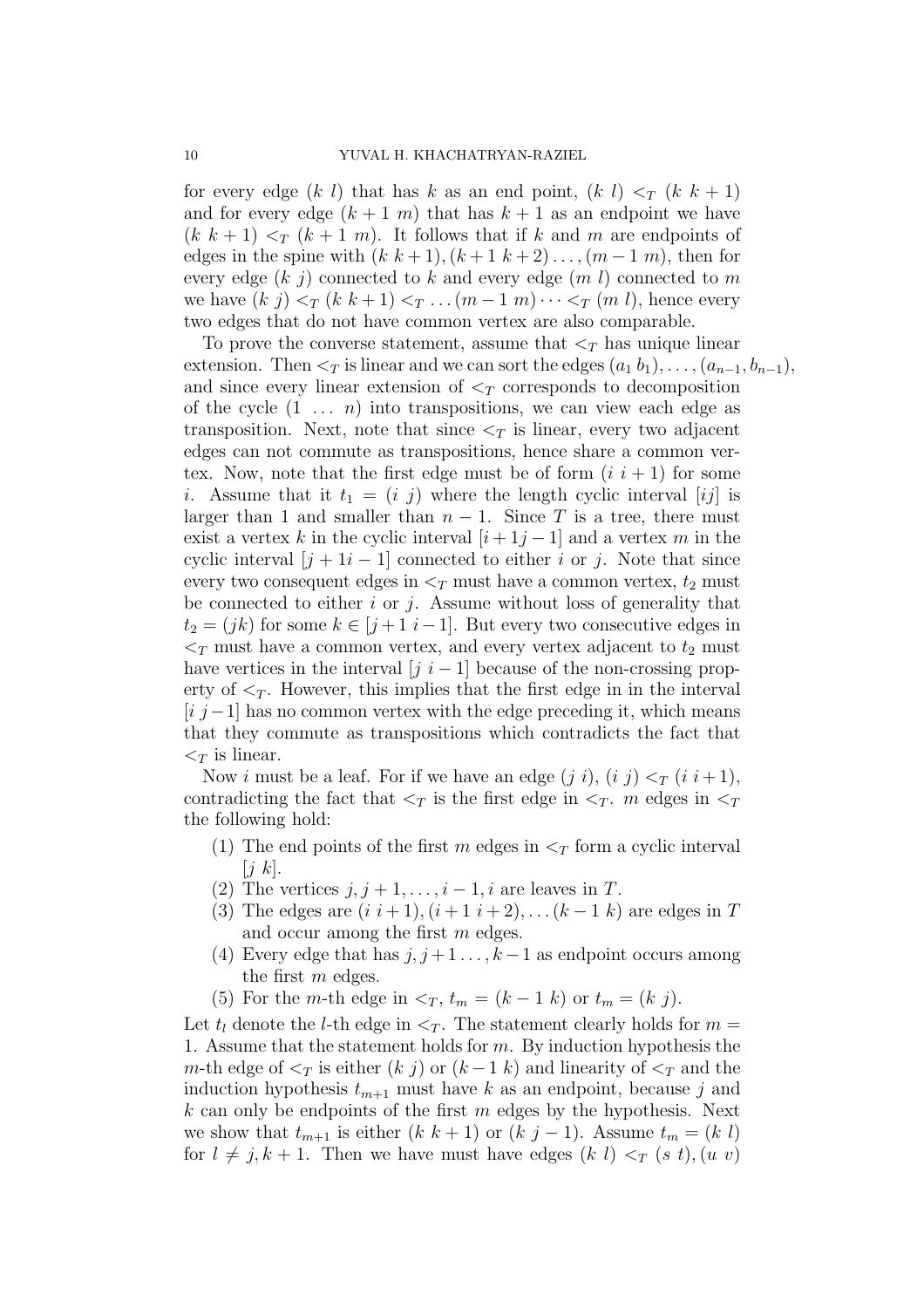with  $u, v \in [k \; l-1]$  and  $s, t \in [l, k-1]$  contradicting Lemma [4.3.](#page-8-1) Now if  $t_{m+1} = (k \; k+1)$ , we are done, since the statements 1 and 2 hold by induction for m, 3 and 5 hold for  $m+1$  and 4 holds because  $(k k+1)$  is the maximal edge in  $\leq_T$  that has k as an endpoint. If  $t_{m+1} = (k \, j-1),$ then for every  $v \in [k+1, j-2]$  we have  $(j-1, v) <_T (j-1, k)$  which is impossible, since  $v \notin [j, k]$  contradicting the assumption. On the other hand, for every  $v \in [j \; k-1]$ ,  $(j-1 \; v)$  can not be a an edge, since by the assumption, since edges with endpoints  $j, \ldots k-1$  occur among the first m edges. Hence,  $j - 1$  must be a leaf. Again, it is easy to check that assumptions 1, 2, 3, 4, 5 still hold for  $m + 1$ . Now if we substitute m with  $n-1$ , we see that T must be a geometric caterpillar, because by the construction, vertices that are not leaves are  $i + 1, i + 2, \ldots, k$ for some k, with edges  $(i+1, i+2), \ldots, (k-1, k)$  connecting them.  $\Box$ 

For example, the tree in Figure [2](#page-6-1) is a caterpillar, but not a convex one. The corresponding Goulden-Yong order is not linear.

**Corollary 4.4.** A non-crossing geometric tree  $T$  on n vertices is a convex caterpillar if and only if there is a unique  $w \in F_n$  such that  $G(w) = T$ .

We shall henceforth identify a convex caterpillar  $c \in C_t$  with the corresponding sequence of transpositions  $(t_1, \ldots, t_{n-1}) \in F_n$ .

<span id="page-10-1"></span>**Proposition 4.5.** In a convex caterpillar  $c = (t_1, \ldots, t_{n-1})$ :

- (1) Any two consecutive edges  $t_i$  and  $t_{i+1}$  share a common vertex.
- (2) The first edge  $t_1$  is of the form  $(a, a + 1)$  for some a. The same holds for the last edge  $t_{n-1}$ .

*Proof.* The first part of the proposition follows from the proof of [4.1.](#page-8-0) The second part is simply restatement of [4.2.](#page-8-2)  $\Box$ 

**Definition 4.6.** Let  $e$  be an edge of caterpillar  $c$ .

- (1) We say that  $e$  is a *branch* if (at least) one of its endpoints is a leaf.
- (2) We say that  $e$  is a *link* if its endpoints have cyclically consecutive labels.

By cautiously reading the proof of theorem [4.1,](#page-8-0) we get the following observation.

<span id="page-10-2"></span>**Observation 4.7.** An edge of a convex caterpillar a c is both a link and a branch if and only if it is either the first or the last edge of c.

<span id="page-10-0"></span>**Lemma 4.8.** Let  $c = (t_1, \ldots, t_{n-1}) \in Ct_n$ . The following statements hold.

- (1) The endpoints of the first k edges form a cyclic interval in  $[n]$ , for every  $1 \leq k \leq n-1$ .
- (2) If the first edge is  $(i, i + 1)$  then the endpoints of the first k branches that are leaves are  $i, i-1, \ldots, i-k+1$ , in that order.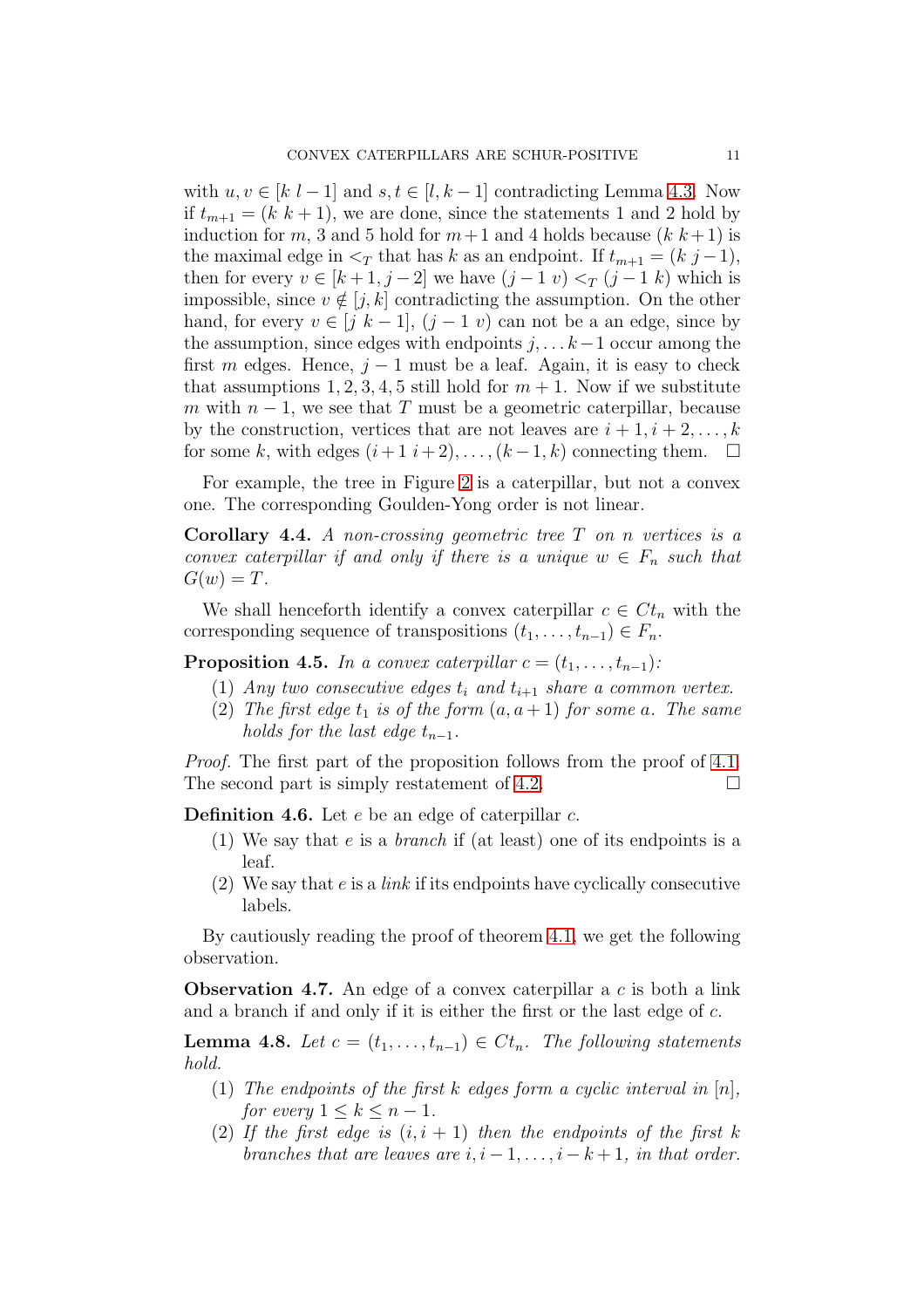- (3) If the first edge is  $(i, i+1)$  then the first k links are  $(i, i+1), (i+1)$  $1, i + 2), \ldots, (i + k - 1, i + k).$
- (4) The product of the first k edges, viewed as transpositions, is equal to the cycle  $(\ell, \ell + 1, \ldots, m)$  where  $\ell$  is the leaf endpoint of the last branch among the first k edges and  $(m-1, m)$  is the last link among the first k edges.

Proof. Parts 1, 2 and 3 follow from the proof of theorem [4.1.](#page-8-0) Part 4 follows by induction and using the fact that that if the product of first k edges (viewed as transpositions) is the cycle  $(l l + 1 dots l + k)$  and where the cyclic interval is formed by the endpoints of first  $k$  edges, then the k+1-th edge is either  $(l+k l+k+1)$  or  $(l+k l-1)$ . Multiplying these we get the desired result.

<span id="page-11-1"></span>**Corollary 4.9.** Every  $c = (t_1, \ldots, t_{n-1}) \in Ct_n$  is completely determined by its first edge  $t_1$  and the set of indices i for which  $t_i$  is a branch.

<span id="page-11-0"></span>4.2. A labeling of maximal chains. The following labeling of maximal chains in the non-crossing partition lattice was introduced by Adin and Roichmain in [\[1\]](#page-16-7) and is closely related to the the EL-labeling introduced by Björner in  $[3]$ . In this section we describe this labeling, denoted by  $\phi$ . Its connection to the EL-Labeling of Björner will be discussed elsewhere.

Recall, from Definition [1.8,](#page-3-2) the notion of descent set of a convex caterpillar.

Next, we show the connection to the descents defined by the map  $\phi$  in [\[1\]](#page-16-7). First, let us describe  $\phi$ . For  $w = (t_1, \ldots, t_{n-1}) \in F_n$  define the partial products  $\sigma_j = t_j \dots t_{n-1}$  with  $\sigma_n = id$ . By definition  $\sigma_j =$  $t_i \sigma_{i+1}$ . For  $1 \leq j \leq n-1$  define

$$
A_j = \{1 \le i \ n-1 : \sigma_j(i) > \sigma_{j+1}(i)\}.
$$

By the discussion preceding Definition 3.2 in [\[1\]](#page-16-7), we get the following statement.

Proposition 4.10. The following hold.

- (1) For each  $1 \leq j \leq n-1, |A_j| = 1$ .
- (2) The map  $\pi_w$  defined by

$$
\pi_w(j) = i \text{ if } A_j = \{i\}
$$

is a permutation in  $\mathfrak{S}_{n-1}$ .

**Definition 4.11.** [\[1,](#page-16-7) Definition 3.2] Define  $\phi : F_n \to \mathfrak{S}_{n-1}$  by

$$
\phi(w)=\pi_w.
$$

Define for each  $w \in F_n$ :

$$
Des(w) = Des(\phi(w)).
$$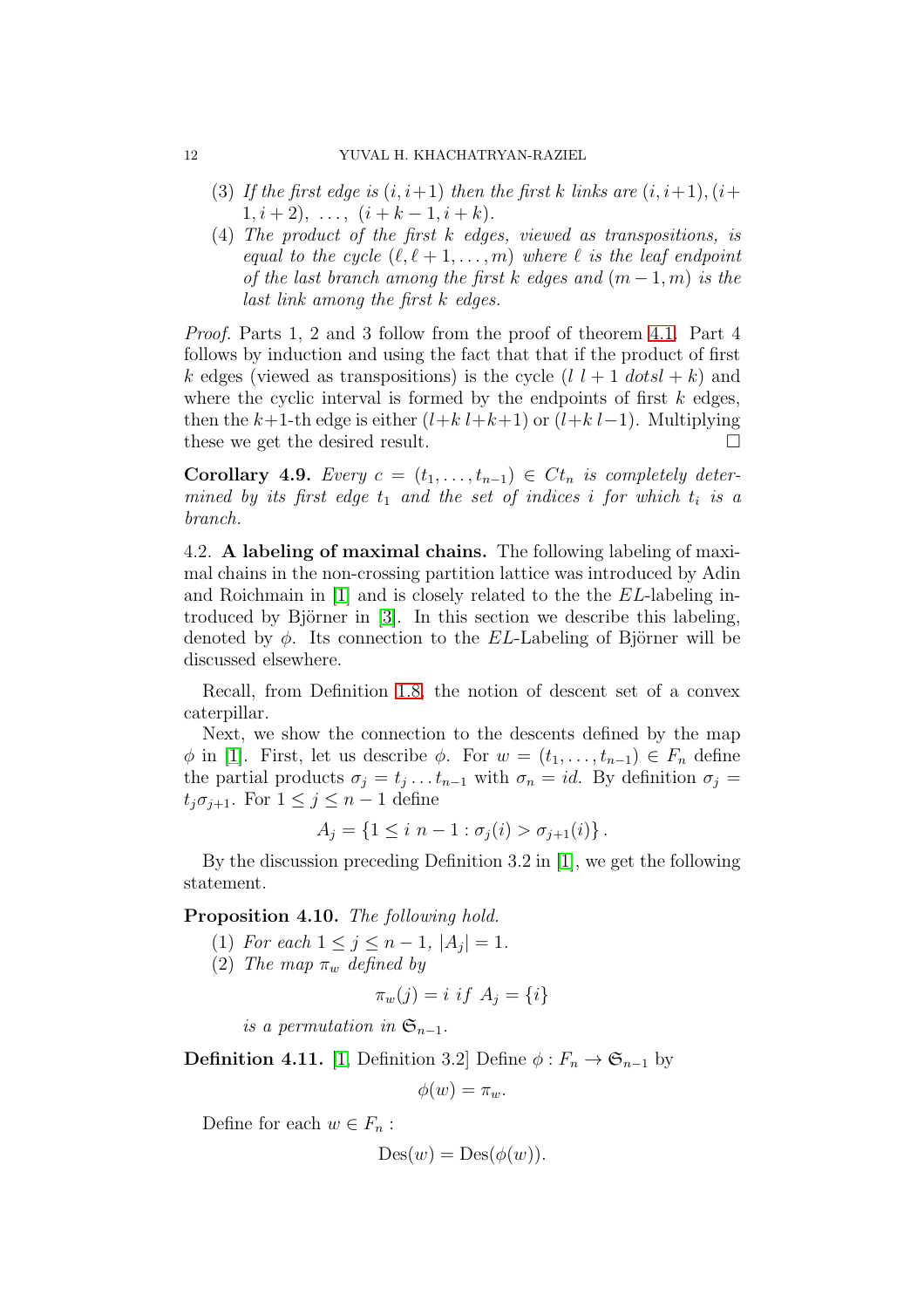<span id="page-12-0"></span>4.3. Descents of convex caterpillars. We proceed to calculate the restriction of  $\phi$  to  $C_t$ .

<span id="page-12-2"></span>**Proposition 4.12.** Let  $c \in Ct_n$  and let  $\sigma_{i+1} = (k+1...m)$ . Then

$$
\phi(c)(j) = \begin{cases} l & \text{if } \sigma_{j+1}(n) \neq n \\ l & \text{if } \sigma_{j+1}(n) = n \text{ and } l < m \\ m & \text{if } \sigma_{j+1}(n) = n \text{ and } m < l \end{cases}
$$

*Proof.* By Lemma [4.8](#page-10-0) the product of the first  $n - 1 - i$  transpositions is a cycle of form  $(l \; l+1 \; \ldots m)$ . However, this implies that  $\sigma_j$  is the cycle  $(m m + 1 ... l - 1)$ . Also, note that  $(m - 1, m)$  is the last link among the first  $n - j$  edges of c. Hence  $t_{i-1}$  equals either  $(m - 1 m)$ or  $(m l)$ .

If  $t_{j-1} = (m-1 \; m)$  and  $m-1 < m$ , then

$$
\sigma_{j-1}(m-1) = m > m - 1 = \sigma_j(m-1)
$$

which implies that  $\phi(c)(j-1) = m-1$ .  $m-1 > m$  then  $m-1 = n$ and

$$
\sigma_{j-1}(l-1) = n > m = \sigma_j(l-1),
$$

hence,  $\phi(c)(j-1) = l-1$ . If  $t_{j-1} = (m \; l)$  then if  $l < m$ , we have  $\sigma_{i-1}(l) = m > l > \sigma_i(l)$ 

and  $\phi(c)(j-1) = l$  and if  $m < l$  then

$$
\sigma_{j-1}(l-1) = l > m = \sigma_j(l-1)
$$

and  $\phi(c)(j-1) = l-1$ . Note, that in all four cases, we get following combinatorial description of  $\phi$  restricted to  $C_t$ .

<span id="page-12-1"></span>Proposition 4.13. The descent set of a convex caterpillar, defined as in Definition [1.8,](#page-3-2) coincides with the descent set defined via the map  $\phi$ .

*Proof.* First, show that if  $t_i = (a \; b)$  and  $t_{i+1} = (b \; c)$  then  $\phi(c)(i) >$  $\phi(c)(i + 1)$ . Let  $\sigma_{j+2} = (k \; k+1, \ldots, m)$  such that  $(k \; k+1)$  is the first link in  $\sigma_{j+2}$  and  $t_j = (k-1 \; k)$  is the last link among the first  $j-1$  edges. There are two possibilities. We have either  $b = k$  or  $c = k$  Suppose that  $b = k$  holds then we have  $t<sub>i</sub> = (a \ k), t<sub>i+1</sub> = (c \ k)$ with  $a > k$ . Then by interval property of  $\sigma_j$  of a caterpillar we have  $b = m + 1$  and  $c = m + 2$  with  $m + 2 > m + 1$ . By proposition [4.12,](#page-12-2)  $\phi(c)(j) = m + 1$ ,  $phi(c)(j + 1) = m$  if  $n \notin \{k, ..., m\}$  and  $\phi(c)(j) =$  $m+2, \ \phi(c)(j+1) = m+1.$  In both cases we have  $\phi(c)(j) > \phi(c)(j+1),$ hence j is a descent of  $\phi(c)$ . Second possibility is that  $b \neq k$ . In that case we have  $(bc) = (k-1k)$  and  $(ab) = (m+1 k-1)$  with  $m+1 > k-1$ . This implies that n is not contained in the interval  $(k - 1 ... m + 1)$ which means that  $\phi(c)(j) = m$  and  $\phi(c)(j + 1) = k - 1$  and again j is a descent of  $\phi(c)$ .

Now assume that j is descent of  $\phi$ . Let  $\sigma_{i+2} = (k \dots m)$ . Note that that there are four possibilities for  $t_j, t_{j+1}$ .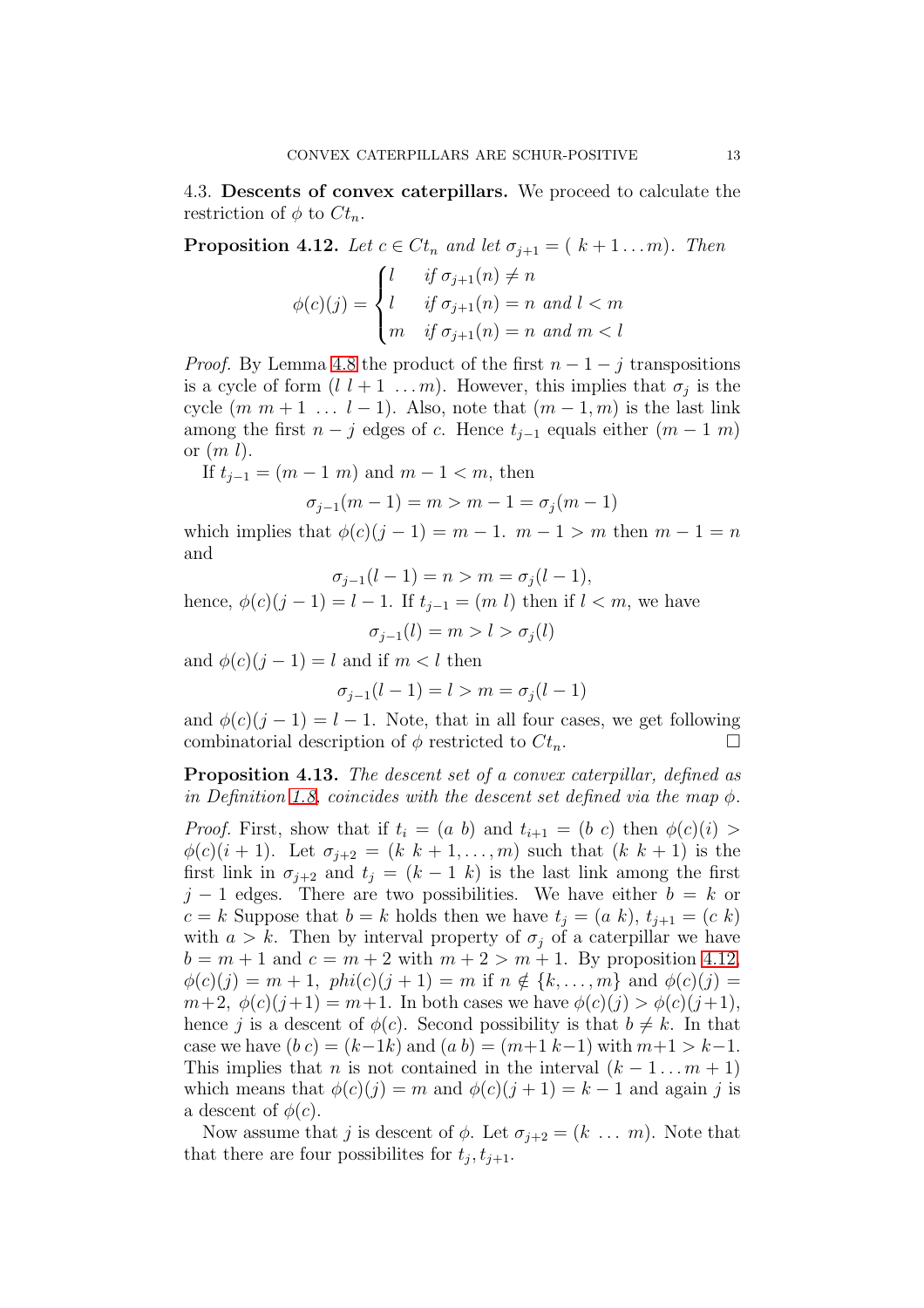- (1)  $t_j = (k-2 \; k-1), t_{j+1} = (k+1 \; k)$ . In this case we have  $\sigma_{j+1} = (k-1 \; k \; \dots \; m), \, \sigma_j = (k-2 \; k-1 \; \dots \; k).$  By proposition [4.12,](#page-12-2) either  $\phi(c)(j+1) = k-1$  or  $\phi(c)(j+1) = m$  if  $k-1 = n$ . We  $\phi(j)(c) = m$  and or  $k - 2 = m$  if  $k - 2 = n$ . Since we have  $\phi(c)(j) > \phi(c)(j + 1)$  we can not have  $\phi(j) = k - 2 > k - 1 =$  $\phi(j+1)$  because it would imply that  $\phi(k-2) = n$  and this is not possible because  $\phi(c)$  is permutation on  $n-1$ . Hence the possibilities that remain are either  $\phi(j) = m > k - 1 = \phi(j + 1)$ or  $\phi(j) = k - 2 > \phi(j + 1) = m$ . If  $\phi(j) = m > k - 1 = \phi(j + 1)$ then we have  $\sigma_i = (n \; k-1), \sigma_{i+1} = (k-1 \; k)$  which means that j is a descent of c. If  $\phi(j) = k - 2 > \phi(j + 1) = m$ , then  $\sigma(j+1) = (n\ 1)$  and  $\sigma(j) = (n-1\ n)$  which again implies that j is a descent of  $\phi$ .
- (2)  $t_j = (k-1 \; k), t_{j+1} = (k \; m+1)$ . Again by proposition [4.5](#page-10-1) we have either  $\phi(j) = k - 1$  or  $\phi(j) = m + 1$  if  $\sigma(j) = (n \ 1)$ and  $\phi(j + 1) = m$  or  $\phi(j + 1) = m + 1$  if  $\sigma_{j+2}(n) \neq n$ . We must have either  $\phi(c)(j) = m + 1 > m = \phi(c)(j + 1)$ . In this case we have  $t_i = (n\ 1)$  and  $t_{i+1} - (1\ m)$ . Otherwise we have  $\phi(j) = k - 1 > m = \phi(j+1)$  or  $\phi(j) = k - 1 > m + 1 = \phi(j+1)$ . Both cases imply that  $k - 1 > m$  and thus j is again descent of c.
- (3)  $t_j = (k-1 \; m+1), t_{j+1} = (k-1 \; k)$ . By proposition [4.5](#page-10-1) we have either  $\phi(c)(j) = m$  if  $k - 1 < m$  and  $\phi(c)(j) = m + 1$  if  $k-1 > m, m+1$ . We also have  $\phi(c)(j+1) = k-1$  if  $k-1 < k$ and  $\phi(c)(j + 1) = m$  if  $t_{j+1} = (n 1) = (k - 1 k)$ . Clearly, the option  $\phi(c)(j) = m + 1 > k - 1 > \phi(c)(j + 1)$  is not possible because it implies  $k + 1 > m + 1$  and j is a descent of  $\phi$ . Hence we have  $\phi(c)(j) = m > k - 1 = \phi(c)(j + 1)$  which implies that  $m+1 > k-1$ . Hence we have  $t_j = (k-1 \, m+1), t_{j+1} = (k-1 \, k)$ with  $m + 1 > k - 1$  which implies that j is a descent of c.
- (4)  $t_j = (k \, m + 2), t_{j+1} = (k \, m + 1).$  If we have  $m + 1 > m + 2$ then we have  $m + 1 = n$ , hence  $\phi(c)(j + 1) = m = n$  and  $\phi(c)(j) = 1$  which is not possible, since j is a descent. Otherwise we have either  $\phi(c)(j) = m + 1, \phi(c)(j) = m$  or  $\phi(c)(j) =$  $m+2, \phi(c)(j+1) = m+1$  by proposition [4.12.](#page-12-2) It is easy to check that in both cases  $j$  is also a descent of  $c$ .

 $\Box$ 

### <span id="page-13-0"></span>4.4. Schur-positivity of convex caterpillars.

**Definition 4.14.** Let  $c = (t_1, \ldots, t_{n-1})$  be a convex caterpillar and let i be the index of the first edge that has 1 as its endpoint. The edge  $t_i$ is called the main edge of c and the index i is called the main index of c, denoted  $I(c)$ .

For example, for  $c = ((4, 5), (5, 6), (3, 6), (1, 6), (1, 2))$  we have  $I(c)$ 4.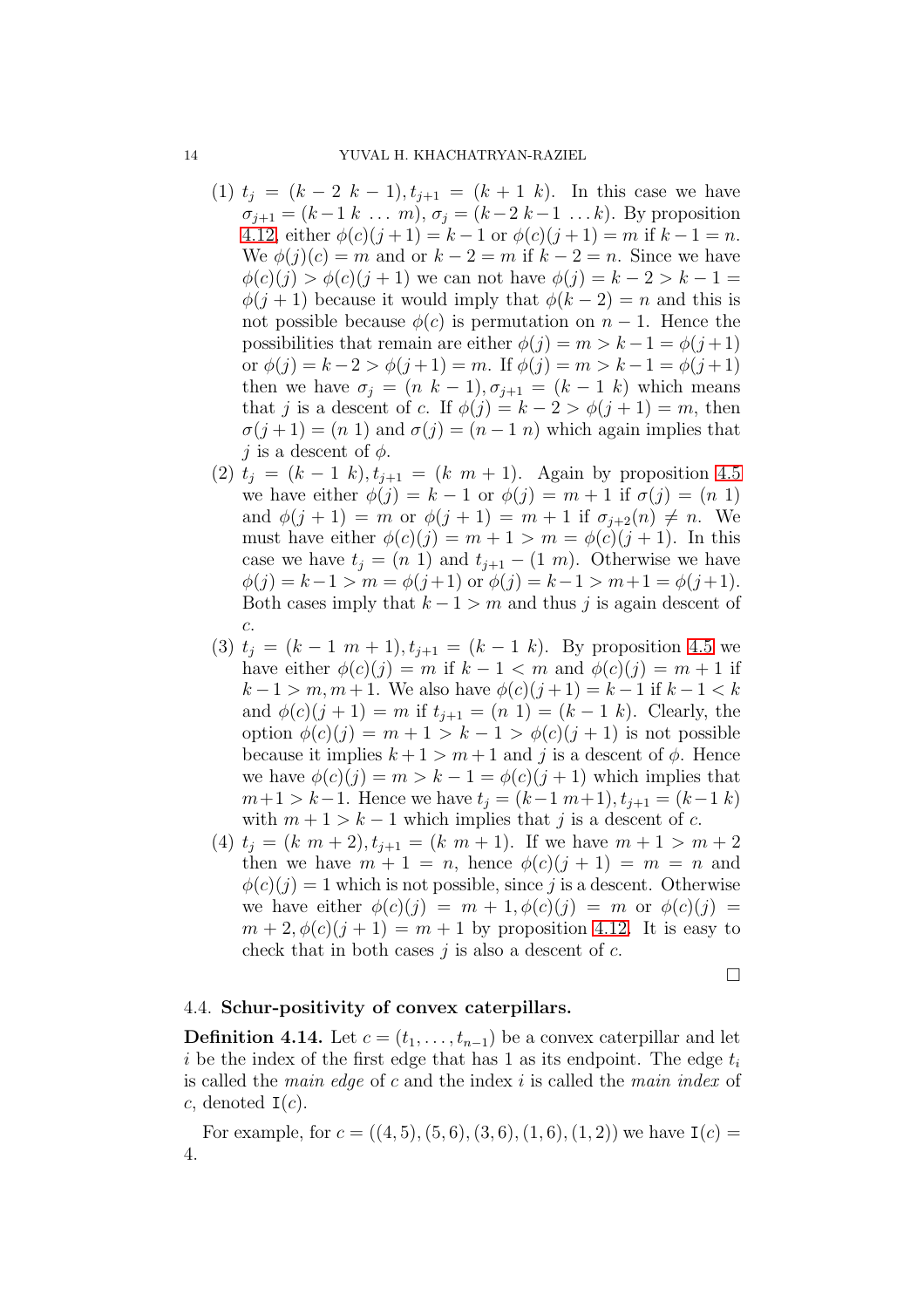Using Lemma [4.8](#page-10-0) we prove the following explicit description of the descents of a convex caterpillar c, based on  $I(c)$  and on the geometry of c.

<span id="page-14-0"></span>**Lemma 4.15.** Let  $c \in Ct_n$  and  $i \in [n-2]$ . Then:

- (1) For  $1 \leq i < I(c) 1$ , i is a descent of c if and only if  $t_{i+1}$  is a branch of c.
- (2) For  $i = I(c) 1$ , i is always a descent of c.
- (3) For  $i = I(c)$ , i is a descent of c if and only if 1 is not a leaf of c.
- (4) For  $I(c) < i \leq n-2$ , i is a descent of c if and only if  $t_i$  is a branch of c.

Proof. We prove each case separately

- (1) First suppose that  $i = I(c)$ . Then  $t_i = (a \; b)$  and  $t_{i+1} = (b \; 1)$ for some  $2 \leq a, b \leq n$ . Obviously,  $a > 1$  and therefore  $t_i$  is a descent.
- (2) If  $t_{i+1}$  is a branch, then  $t_i = (a \; b)$ ,  $t_{i+1} = (a \; c)$  for some  $a, b, c > 1$ . If  $(a, b)$ . By lemma [4.8](#page-10-0)  $b = a - 1$  if  $(a, b)$  is a link or  $b = c+1$  if  $(a, b)$  is a branch, the endpoints of the first  $i+1$  edges form the cyclic interval  $[c, a]$ . Since  $i < i(c)$  we  $1 < c < b < a$ , therefore i is a descent. On the other hand if  $t_{i+1}$  is a link then  $t_i = (a, b), t_{i+1} = (b, b+1)$  and a is between  $b+1$  and b in  $\lt_b$ . Because  $1 < a$ , we have  $a < b$ , thus i is not a descent.
- (3) Now if  $i = I(c)$  and 1 is a leaf. Then we have  $t_i = (a 1), t_{i+1} =$  $(a\;b)$ . Obviously  $1 < b$  and  $t_i$  is not a descent. In contrast, if  $t_i$  is a link, then  $t_i = (1 \t a)$ ,  $t_{i+1} = (1 \t b)$  and since a and b are sorted counterclockwise and are both greater than 1 in the cyclic order  $\leq_1$  we have  $b < a$ , thus i is a descent.
- (4) Now suppose that  $i > I(c)$ . Then if  $t_i$  is a branch we have  $t_i =$  $(a b) t_{i+1} = (a c)$  where b and c are ordered counterclockwise and  $a < b, c < n$  which implies that  $c < b$  and that  $t_i$  is a descent. On the other hand, if  $t_i$  is a link we have  $t_i = (a \ a + 1), t_{i+1} =$  $(a + 1 k)$  where  $k > a$ , and i is not a descent.

 $\Box$ 

Combining Lemmas [4.8](#page-10-0) and [4.15](#page-14-0) and Corollary [4.9,](#page-11-1) we deduce the following key proposition.

Proposition 4.16. A convex caterpillar c is determined uniquely by  $I(c)$  and  $Des(c)$ .

*Proof.* By Lemma [4.9,](#page-11-1) it suffices to show that the pair  $(I(c), Des(c))$ determines the first edge and branches. Note that by observation [4.7,](#page-10-2) first and last edges are always branches.

Denote  $k := I(c)$ . For  $i \leq k$ , combine Lemmas [4.15](#page-14-0) and [4.8](#page-10-0) to determine whether the i-th edge is a branch or link. By Part 2 of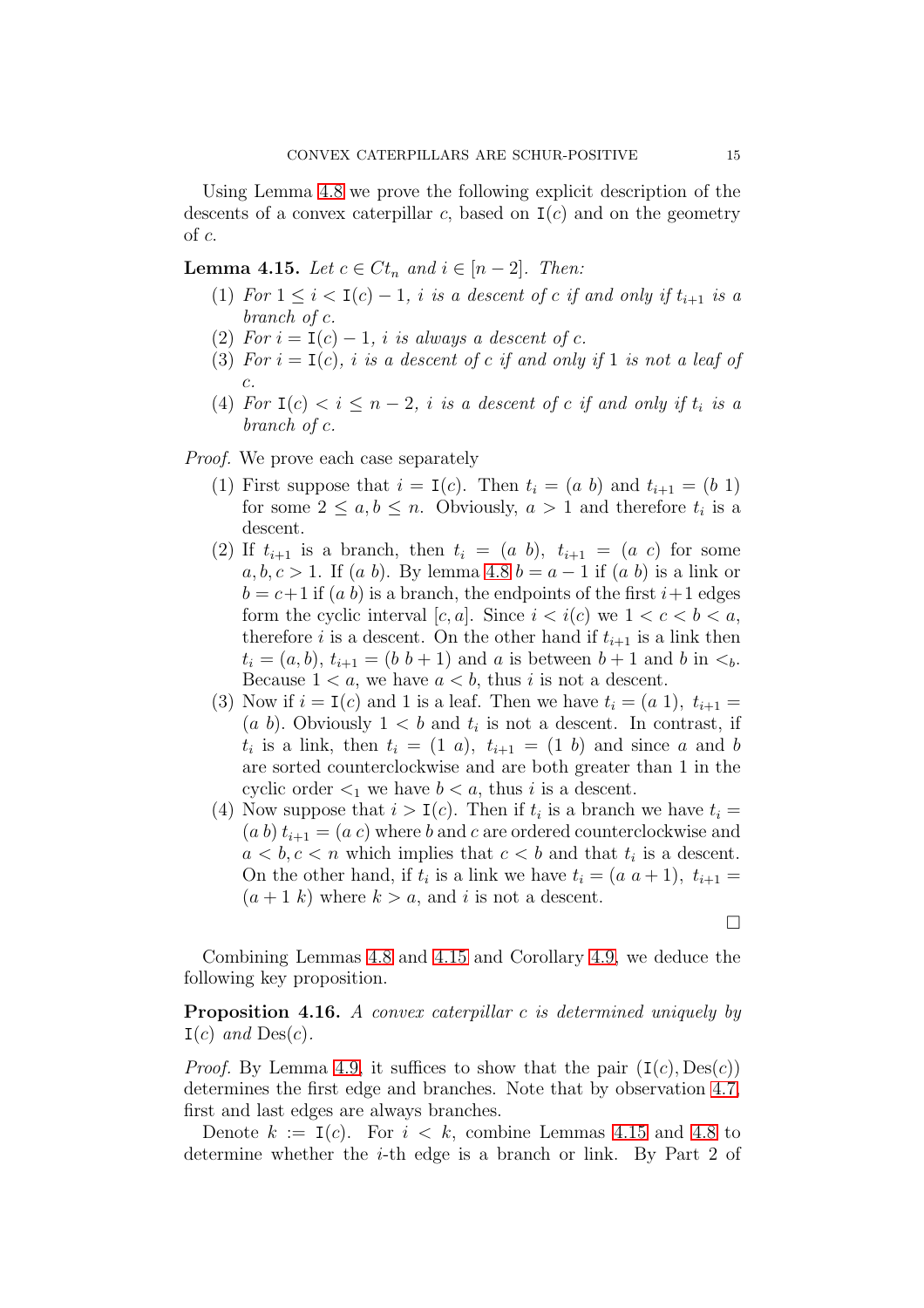Lemma [4.15](#page-14-0) we know whether 1 is a leaf or not and whether  $e_k$  is a branch or not. In both cases, applying Parts 2 and 3 of Lemma [4.8,](#page-10-0) we determine the first edge. The branches with indices larger than  $k$ are determined by Part 3 of Lemma [4.15.](#page-14-0) Hence the first edge and the branches are completely determined by the descent set and the  $k = I(c)$  as desired.

The next lemma describes the possible values of  $I(c)$ , given the descent set of c.

**Lemma 4.17.** Let  $c \in Ct_n$ . Then either  $I(c) = 1$  or  $I(c) - 1 \in Des(c)$ .

*Proof.* Let  $X \subseteq [n-2]$  and suppose that  $Des(c) = X$ . We show that  $I(c) = 1$  or  $I(c) \in X + 1$ . It is clear that if  $I(c) \neq 1$  then there exists a  $i \in \text{des}_C(1) + 1$  such that  $I(c) = i$  by Part 1 of Lemma [4.15.](#page-14-0)  $\Box$ 

**Lemma 4.18.** For every subset  $J \subseteq [n-2]$  and every  $i \in (1+J) \cup \{1\}$ , there exists a unique  $c \in Ct_n$  such that  $Des(c) = J$  and  $I(c) = i$ .

Proof. Recall that every caterpillar is determined by its first edge and the true branches, where every  $J \subseteq \{2, \ldots, n-2\}$  can appear as the set of the true branches of a caterpillar. Placing  $I(c)$  after  $x \in J$  results in proper set of true branches, which in turns defines a caterpillar. Now, suppose that  $i \notin J$ . Then  $(1, 2)$  can be first edge of the leaf, since 1 is a leaf, hence 1 is not a descent, and branches correspond to the members of X. If  $1 \in X$ , then  $(n 1)$  can be first edge, with the rest of branches defined by the descents.  $\Box$ 

<span id="page-15-0"></span>**Corollary 4.19.** For every subset  $J \subseteq [n-2]$ , the number of convex caterpillars with descent set J is equal to  $|J|+1$ .

The following observation is well known.

<span id="page-15-1"></span>**Observation 4.20.** For every  $0 \leq k \leq n-1$ 

 $\{\text{Des}(T) : T \in \text{SYT}(n-k, 1^k)\} = \{J \subseteq [n-1] : |J| = k\},\$ 

each set being obtained exactly once.

Proof of Theorem [1.4.](#page-1-0) Combine Corollary [4.19](#page-15-0) with Observation [4.20](#page-15-1) and Theorem [2.6](#page-5-1) to deduce

$$
\mathcal{Q}(Ct_n) = \sum_{k=0}^{n+1} (k+1) \sum_{\substack{J \subseteq [n-1] \\ |J|=k}} \mathcal{F}_{n,J} = \sum_{k=0}^{n+1} (k+1) s_{n-k,1^k}.
$$

Acnowledgements. This work forms part of a PhD research conducted under the supervision of Professors Ron Adin and Yuval Roichman.